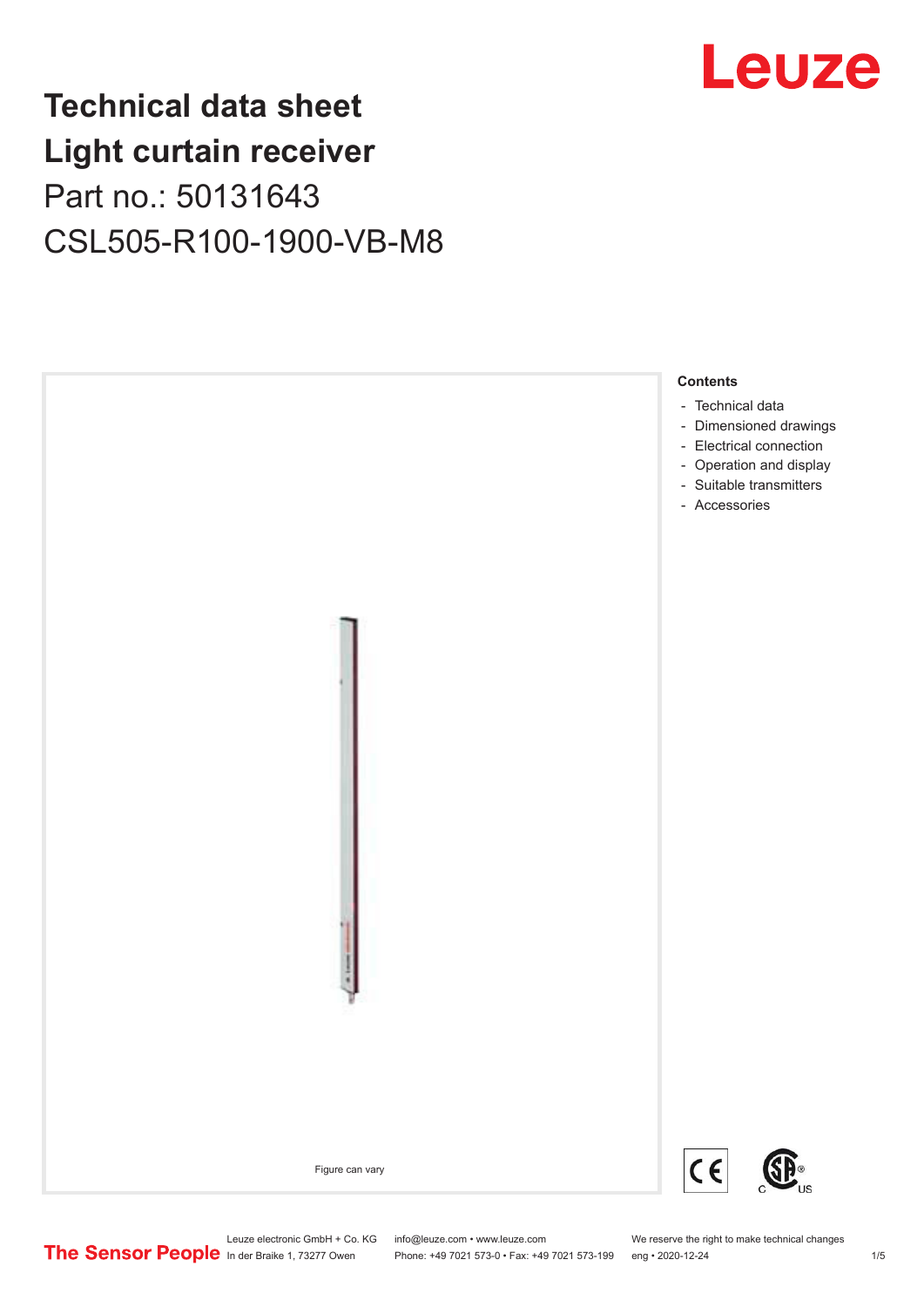### <span id="page-1-0"></span>**Technical data**

# Leuze

#### **Basic data**

| Daəit uata                                     |                              | Connection 1                   |                       |
|------------------------------------------------|------------------------------|--------------------------------|-----------------------|
| Series                                         | 505                          | <b>Function</b>                | Signal OUT            |
| <b>Operating principle</b>                     | Throughbeam principle        |                                | Teach input           |
| Device type                                    | Receiver                     |                                | Voltage supply        |
| <b>Application</b>                             | Precise object detection     | Type of connection             | Connector             |
|                                                |                              | <b>Thread size</b>             | M <sub>8</sub>        |
| <b>Special version</b>                         |                              | Type                           | Male                  |
|                                                | Crossed-beam scanning        | <b>Material</b>                | Metal                 |
| Special version                                |                              | No. of pins                    | 4 -pin                |
|                                                | Diagonal-beam scanning       | Encoding                       | A-coded               |
|                                                | Parallel-beam scanning       |                                |                       |
|                                                | Teach input                  | <b>Mechanical data</b>         |                       |
|                                                | Warning output               | Design                         | Cubic                 |
| Optical data                                   |                              | Dimension (W x H x L)          | 10 mm x 2,170 mm x 2  |
|                                                |                              | <b>Housing material</b>        | Metal                 |
| Operating range                                | Guaranteed operating range   | <b>Metal housing</b>           | Aluminum              |
| <b>Operating range</b>                         | 0.35m                        | Lens cover material            | Plastic               |
| <b>Measurement field length</b>                | 1,900 mm                     | <b>Housing color</b>           | Silver                |
| <b>Number of beams</b>                         | 20 Piece(s)                  | <b>Type of fastening</b>       | Through-hole mounting |
| Beam spacing                                   | 100 mm                       |                                |                       |
| Measurement data                               |                              | <b>Operation and display</b>   |                       |
|                                                |                              | Type of display                | LED                   |
| Minimum object diameter                        | 102.5 mm                     | <b>Number of LEDs</b>          | 2 Piece(s)            |
|                                                |                              | Type of configuration          | Software              |
| Electrical data                                |                              |                                | Via pin assignment    |
| Protective circuit                             | Inductive protection         |                                |                       |
|                                                | Polarity reversal protection | <b>Environmental data</b>      |                       |
|                                                | Short circuit protected      | Ambient temperature, operation | $-3050$ °C            |
|                                                |                              | Ambient temperature, storage   | $-4065 °C$            |
| Performance data                               |                              |                                |                       |
| Supply voltage U <sub>R</sub>                  | 18  30 V, DC                 | <b>Certifications</b>          |                       |
|                                                |                              |                                |                       |
| <b>Outputs</b>                                 |                              | Degree of protection           | IP 65                 |
| Number of digital switching outputs 2 Piece(s) |                              | <b>Protection class</b>        | Ш                     |
|                                                |                              | <b>Standards applied</b>       | EN 60947-5-2 (German  |
| <b>Switching outputs</b>                       |                              | <b>Classification</b>          |                       |
| <b>Switching output 1</b>                      |                              |                                |                       |
| <b>Switching element</b>                       | Transistor, Push-pull        | <b>Customs tariff number</b>   | 90314990              |
| <b>Switching principle</b>                     | Light/dark reversible        | eCl@ss 5.1.4                   | 27270910              |
|                                                |                              | eCl@ss 8.0                     | 27270910              |
| Switching output 2                             |                              | eCl@ss 9.0                     | 27270910              |
| <b>Switching element</b>                       | Transistor, Push-pull        | eCl@ss 10.0                    | 27270910              |
| <b>Switching principle</b>                     | Light/dark reversible        | eCl@ss 11.0                    | 27270910              |
|                                                |                              | <b>ETIM 5.0</b>                | EC002549              |
| <b>Timing</b>                                  |                              | <b>ETIM 6.0</b>                | EC002549              |
| Cycle time                                     |                              | <b>ETIM 7.0</b>                | EC002549              |
|                                                | 24 ms                        |                                |                       |
| Response time per beam                         | $1,000 \,\mu s$              |                                |                       |
|                                                |                              |                                |                       |

#### **Connection 1 Signal OUT** Teach input Voltage supply **Type of connection Thread size** M8 **Type Male Material** Metal **No. of pins** 4 -pin **Encoding** A-coded **Mechanical data Design Cubic Dimension (W x H x L)** 10 mm x 2,170 mm x 27 mm **Housing material Metal** Metal **Aluminum** Aluminum **Lease cover material Lease Cover material** Plastic **Housing color** Color Silver

#### **Operation and display**

| Type of display       | I FD               |
|-----------------------|--------------------|
| <b>Number of LEDs</b> | 2 Piece(s)         |
| Type of configuration | Software           |
|                       | Via pin assignment |

#### **Environmental data**

| Ambient temperature, operation | -30  50 °C             |
|--------------------------------|------------------------|
| Ambient temperature, storage   | $-40$ 65 °C $^{\circ}$ |

#### **Certifications**

| Degree of protection     | IP 65                         |
|--------------------------|-------------------------------|
| <b>Protection class</b>  | Ш                             |
| <b>Standards applied</b> | EN 60947-5-2 (German version) |

#### **Classification**

| <b>Customs tariff number</b> | 90314990 |
|------------------------------|----------|
| eCl@ss 5.1.4                 | 27270910 |
| $eC$ <sub>0</sub> $e$ ss 8.0 | 27270910 |
| eCl@ss 9.0                   | 27270910 |
| eCl@ss 10.0                  | 27270910 |
| eCl@ss 11.0                  | 27270910 |
| <b>ETIM 5.0</b>              | EC002549 |
| <b>ETIM 6.0</b>              | EC002549 |
| <b>ETIM 7.0</b>              | EC002549 |
|                              |          |

#### **Number of connections** 1 Piece(s)

**Connection**

Leuze electronic GmbH + Co. KG info@leuze.com • www.leuze.com We reserve the right to make technical changes<br> **The Sensor People** in der Braike 1, 73277 Owen Phone: +49 7021 573-1 +49 7021 573-199 eng • 2020-12-24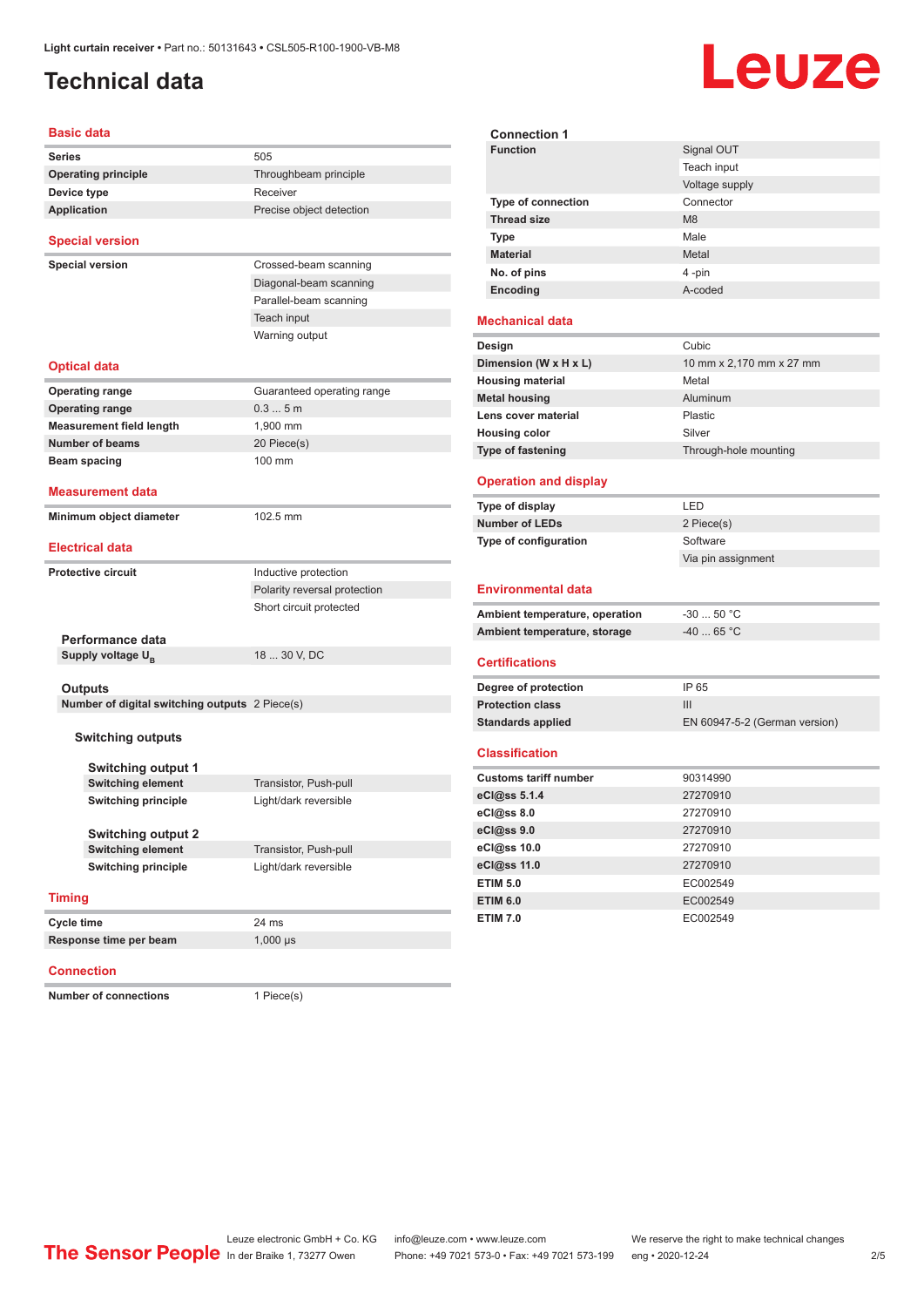### <span id="page-2-0"></span>**Dimensioned drawings**

Leuze

All dimensions in millimeters



Observe the exact dimensions in the chapter "Technical data, dimensioned drawings" in the operating instructions.

### **Electrical connection**

**Connection 1**

| <b>Function</b>           | Signal OUT     |
|---------------------------|----------------|
|                           | Teach input    |
|                           | Voltage supply |
| <b>Type of connection</b> | Connector      |
| <b>Thread size</b>        | M <sub>8</sub> |
| <b>Type</b>               | Male           |
| <b>Material</b>           | Metal          |
| No. of pins               | 4-pin          |
| Encoding                  | A-coded        |

#### **Pin Pin assignment**

|                         | $V +$                             |
|-------------------------|-----------------------------------|
| $\overline{2}$          | OUT 1 / Teach-in / Warning output |
| 3                       | <b>GND</b>                        |
| $\overline{\mathbf{4}}$ | OUT <sub>2</sub>                  |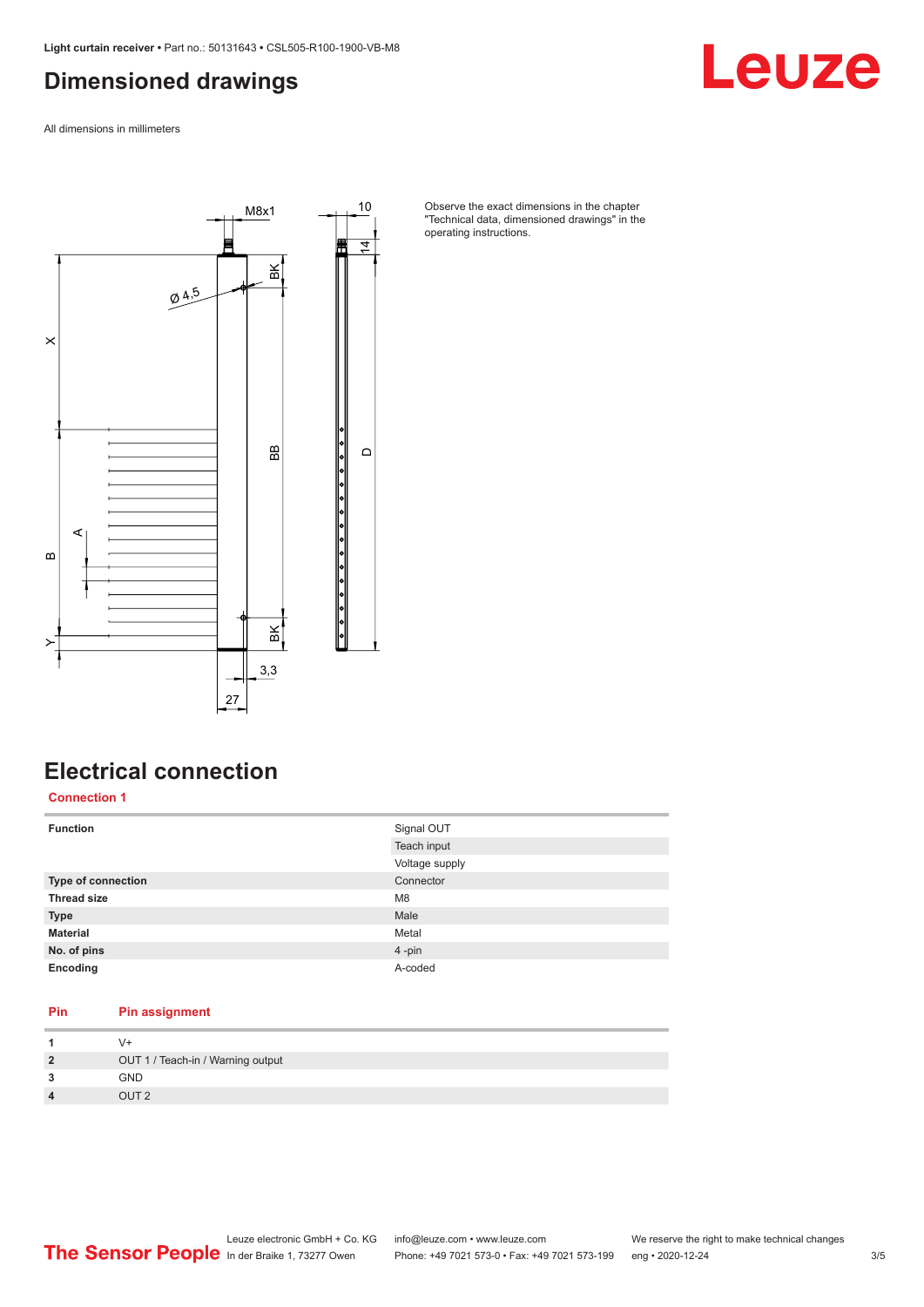### <span id="page-3-0"></span>**Operation and display**

## Leuze

| <b>Display LED 1</b>       | <b>Display LED 2</b>       | <b>Meaning</b>                   |
|----------------------------|----------------------------|----------------------------------|
| Off                        | Off                        | Off                              |
| Red, continuous light      | Red, continuous light      | Operational readiness            |
| Red, continuous light      | Off                        | Object detected                  |
| Red, flashing              | Red, continuous light      | Ready with minor error           |
| Red, flashing              | Off                        | Object detected with minor error |
| Red, double flash          | Off                        | Configuration error              |
| Red, flashing in phase     | Red, flashing in phase     | Serious error A                  |
| Red, flashing out of phase | Red, flashing out of phase | Serious error B                  |
| Red, continuous light      | Red, double flash          | Teach event successful           |

#### **Suitable transmitters**

| Part no. | <b>Designation</b>         | <b>Article</b>               | <b>Description</b>                                                                                                                                                                                   |
|----------|----------------------------|------------------------------|------------------------------------------------------------------------------------------------------------------------------------------------------------------------------------------------------|
| 50131677 | CSL505-T100-1900-<br>VB-M8 | Light curtain<br>transmitter | Application: Precise object detection<br>Special version: Diagonal-beam scanning, Crossed-beam scanning, Parallel-<br>beam scanning<br>Operating range: 0.3  5 m<br>Connection: Connector, M8, 4-pin |

#### **Accessories**

### Connection technology - Connection cables

|   | Part no. | <b>Designation</b> | <b>Article</b>   | <b>Description</b>                                                                                                                                |
|---|----------|--------------------|------------------|---------------------------------------------------------------------------------------------------------------------------------------------------|
| Ī | 50130856 | KD U-M8-4A-P1-050  | Connection cable | Connection 1: Connector, M8, Axial, Female, 4-pin<br>Connection 2: Open end<br>Shielded: No<br>Cable length: 5,000 mm<br>Sheathing material: PUR  |
|   | 50130850 | KD U-M8-4A-V1-050  | Connection cable | Connection 1: Connector, M8, Axial, Female, 4 -pin<br>Connection 2: Open end<br>Shielded: No<br>Cable length: 5,000 mm<br>Sheathing material: PVC |
|   | 50130869 | KD U-M8-4W-V1-020  | Connection cable | Connection 1: Connector, M8, Angled, Female, 4-pin<br>Connection 2: Open end<br>Shielded: No<br>Cable length: 2,000 mm<br>Sheathing material: PVC |

### Configuration devices

|                           | Part no. | <b>Designation</b> | <b>Article</b> | <b>Description</b>                                            |
|---------------------------|----------|--------------------|----------------|---------------------------------------------------------------|
| the product of the second | 50132069 | CSL505-Interface   | Module         | Connection: Sub-D<br>Functions: Configuration and test device |